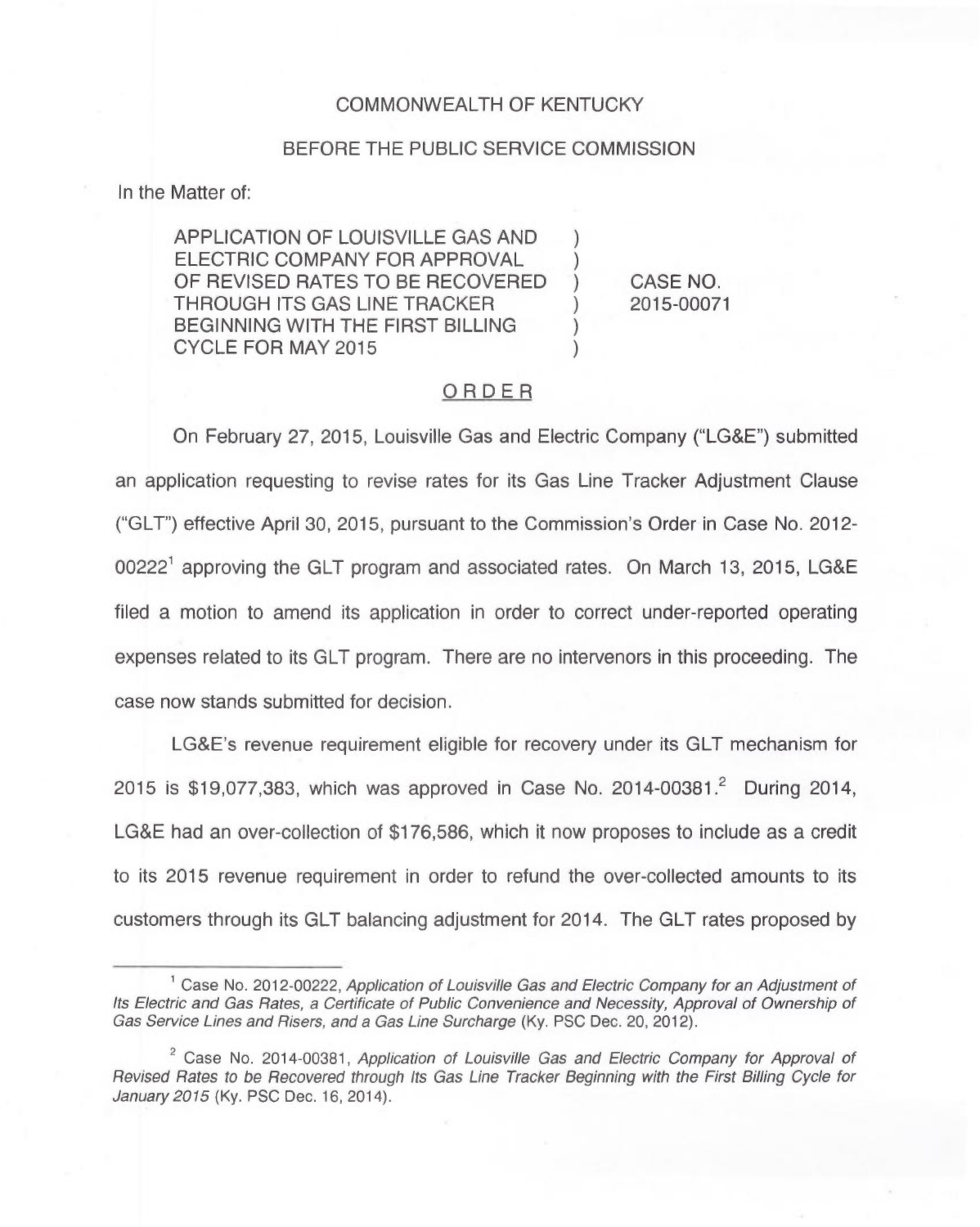LG&E to be effective April 30, 2015, reflect the expiration of its 2013 GLT balancing adjustment through which LG&E is returning over-collections of \$6,376,782 to its customers.

Having reviewed the evidence of record and being otherwise sufficiently advised the Commission finds that the information contained in LG8E's filings is in sufficient detail to support the reasonableness of LG&E's revised GLT rates.

IT IS HEREBY ORDERED that:

1. LG&E's motion to amend its application is granted.

2. The GLT rates in the Appendix to this Order are approved for service rendered by LG&E on and after April 30, 2015.

3. Within 20 days of the date of this Order, LG&E shall file with this Commission, using the Commission's electronic Tariff Filing System, revised tariff sheets setting out the rates approved herein and reflecting that they were approved pursuant to this Order.

By the Commission



**ATTÉS** 

Executive Director

Case No. 2015-00071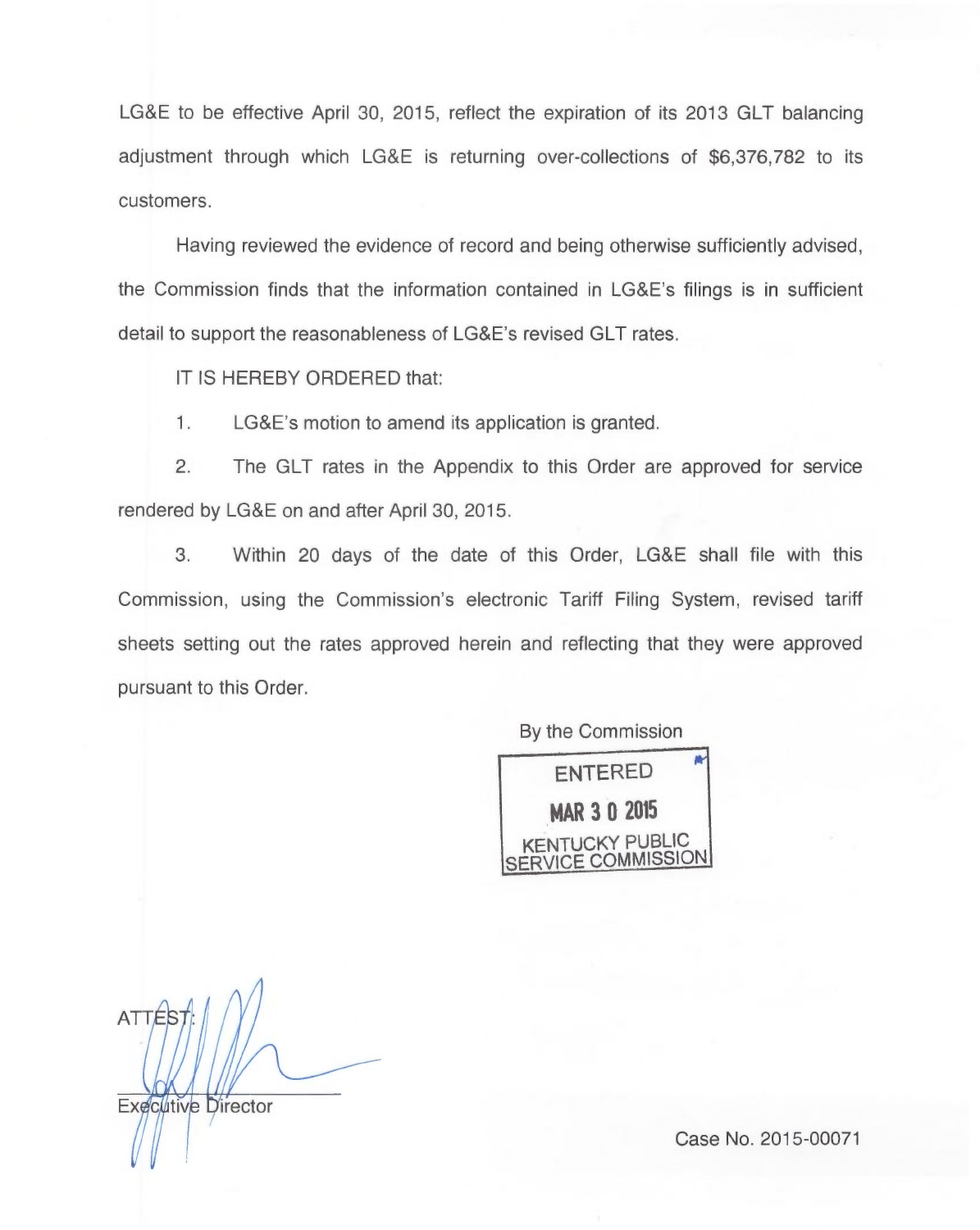## APPENDIX

# APPENDIX TO AN ORDER OF THE KENTUCKY PUBLIC SERVICE COMMISSION IN CASE NO. 2015-00071 DATED MAR 3 0 2015

The following rates and charges are prescribed for the customers in the area served by Louisville Gas and Electric Company. All other rates and charges not specifically mentioned herein shall remain the same as those in effect under authority of the Commission prior to the effective date of this Order.

Gas Line Tracker Rates:

| <b>RGS</b> - Residential Gas Service      | S              | 3.77     |
|-------------------------------------------|----------------|----------|
| VFD - Volunteer Fire Department Service   | $\mathfrak{s}$ | 3.77     |
| CGS - Commercial Gas Service              | £.             | 16.92    |
| IGS - Industrial Gas Service              |                | \$149.69 |
| AAGS - As-Available Gas Service           |                | \$825.48 |
| DGGS - Distributed Generation Gas Service | S              | 0.00     |